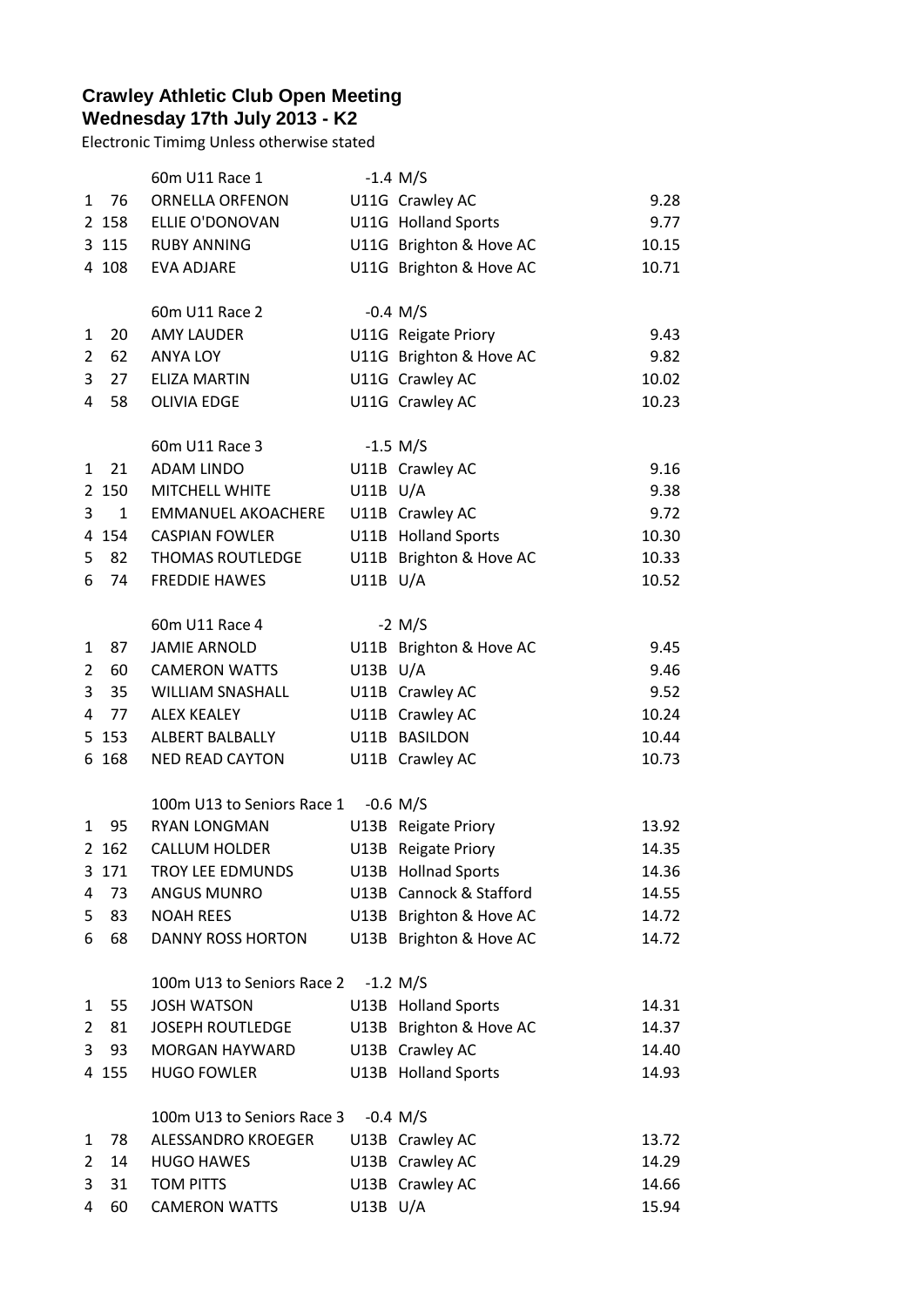|                |                | 100m U13 to Seniors Race 4 -0.8 M/S  |          |                                   |                       |
|----------------|----------------|--------------------------------------|----------|-----------------------------------|-----------------------|
|                | 1 1 6 9        | <b>JAKE BINNS</b>                    |          | U15B Worthing & District Harriers | 11.84                 |
| $\overline{2}$ | 45             | WILL MARTIN                          |          | U15B Hastings                     | 12.07                 |
|                | 3 163          | <b>GEORGE STOKES</b>                 |          | U15B Sutton & District            | 12.30                 |
| 4              | - 46           | JAMES WHITEAKER                      |          | U15B Tonbridge                    | 12.78                 |
|                | 5 170          | <b>ANDREW CICARELLI</b>              |          | U15B Epsom & Ewell                | 13.44                 |
|                | 6 178          | <b>JAMES BLANCHARD</b>               |          | U15B Crawley AC                   | 13.64                 |
|                |                |                                      |          |                                   |                       |
|                |                | 100m U13 to Seniors Race 5           |          | $-0.6$ M/S                        |                       |
| 1              | 85             | CALLUM IZZARD                        |          | U15B Crawley AC                   | 12.25                 |
| 2              | 86             | TOM MACKMAN                          |          | U15B Horsham Blue Stars           | 13.01                 |
| 3              | 63             | <b>TOBIAS HAWKINS</b>                |          | U15B Brighton & Hove AC           | $\checkmark$<br>13.26 |
| 4              | 64             | <b>JOSHUA HAWKINS</b>                |          | U15B Brighton & Hove AC           | 13.30                 |
|                | 5 180          | NATHAN PACKHAM                       |          | U15B Crawley AC                   | 13.39                 |
| 6              | 4              | <b>LEON BLATCH</b>                   |          | U15B Croydon Harriers             | 13.47                 |
|                |                |                                      |          |                                   |                       |
|                |                | 100m U13 to Seniors Race 6 -1.6 M/S  |          |                                   |                       |
| 1              | 48             | <b>DELE ONIFADE</b>                  | SM       | <b>HHH</b>                        | 10.91                 |
| $\overline{2}$ | 59             | <b>JOBE CANN</b>                     |          | U20M Crawley AC                   | 11.01                 |
| 3              | 91             | <b>CHRIS POPE</b>                    | SM       | U/A                               | 11.15                 |
| 4              | 80             | SIMON WELLS                          | SM       | U/A                               | 11.49                 |
| 5              | 165            | DAVID BARTLEY                        |          | <b>U20M Sutton &amp; District</b> | 11.60                 |
| 6              | 66             | <b>JONA ADOMAKOH</b>                 |          | U17M Brighton & Hove AC           | 11.62                 |
|                |                |                                      |          |                                   |                       |
|                |                | 100m U13 to Seniors Race 7           |          | $-1$ M/S                          |                       |
| $\mathbf{1}$   | 44             | <b>CAMERON STARR</b>                 |          | <b>U20M Sutton &amp; District</b> | 11.58                 |
| $\overline{2}$ | 90             | <b>RHYS CAMIS</b>                    |          | U17M Brighton & Hove AC           | 11.91                 |
|                | 3 164          | PAUL SINGLETON                       |          | U17M Sutton & District            | 12.09                 |
|                | 4 172          | <b>ADAM HUTCHINGS</b>                |          | <b>U17M EASTBOURNE</b>            | 12.16                 |
|                |                | 100m U13 to Seniors Race 8           |          | $-1$ M/S                          |                       |
|                | 1 182          | <b>ANDRE LIVINGSTON</b>              |          | <b>U20M Sutton &amp; District</b> | 12.14                 |
| $\overline{2}$ | 54             | <b>SCOTT DEVLIN</b>                  |          | U17M Crawley AC                   | 12.45                 |
|                | 3 152          | <b>JAKE TURNBULL</b>                 |          | U17M Horsham Blue Stars           | 12.50                 |
| 4              | 99             | <b>FRASER COBB</b>                   |          | U17M Crawley AC                   | 12.57                 |
|                |                |                                      |          |                                   |                       |
|                |                | 100m U13 to Seniors Race 9           |          | $-1$ M/S                          |                       |
|                | 1 1 1 4        | <b>AMBER ANNING</b>                  |          | U13G Brighton & Hove AC           | $13.6*$               |
| 2              | 71             | <b>JASMINE ARCHARD</b>               |          | U13G Crawley AC                   | $14.0*$               |
| 3              | 10             | <b>ELLIE FRANKLIN</b>                |          | U13G Crawley AC                   | $15.0*$               |
| 4              | 84             | <b>FLORRIE EDWARDS</b>               | U13G U/A |                                   | $16.1*$               |
|                | 5 106          | <b>CHARLEY LANGLEY</b>               |          | U13G Crawley AC                   | $16.6*$               |
|                | 6 105          | ANNA GEORGE                          |          | U13G Crawley AC                   | $17.6*$               |
|                |                |                                      |          |                                   |                       |
|                |                | 100m U13 to Seniors Race 1 -1.6 M/S  |          |                                   |                       |
| $\mathbf{1}$   | 72             | KAUJARURUAMO MARSHAL U13G Crawley AC |          |                                   | 14.19                 |
|                | 2 103          | <b>HANNA BROCKBANK</b>               |          | U13G Brighton & Hove AC           | 14.77                 |
| 3              | 37             | <b>MADELINE STRICKLAND</b>           |          | U13G Horsham Blue Stars           | 14.91                 |
|                | 4 104          | <b>KATIE GEORGE</b>                  |          | U13G Crawley AC                   | 15.65                 |
| 5              | $\overline{2}$ | <b>JOHANNA AKOACHERE</b>             |          | U13G Crawley AC                   | 16.02                 |
| 6              | 65             | SASHA JUBB                           |          | U13G Crawley AC                   | 16.19                 |
|                |                |                                      |          |                                   |                       |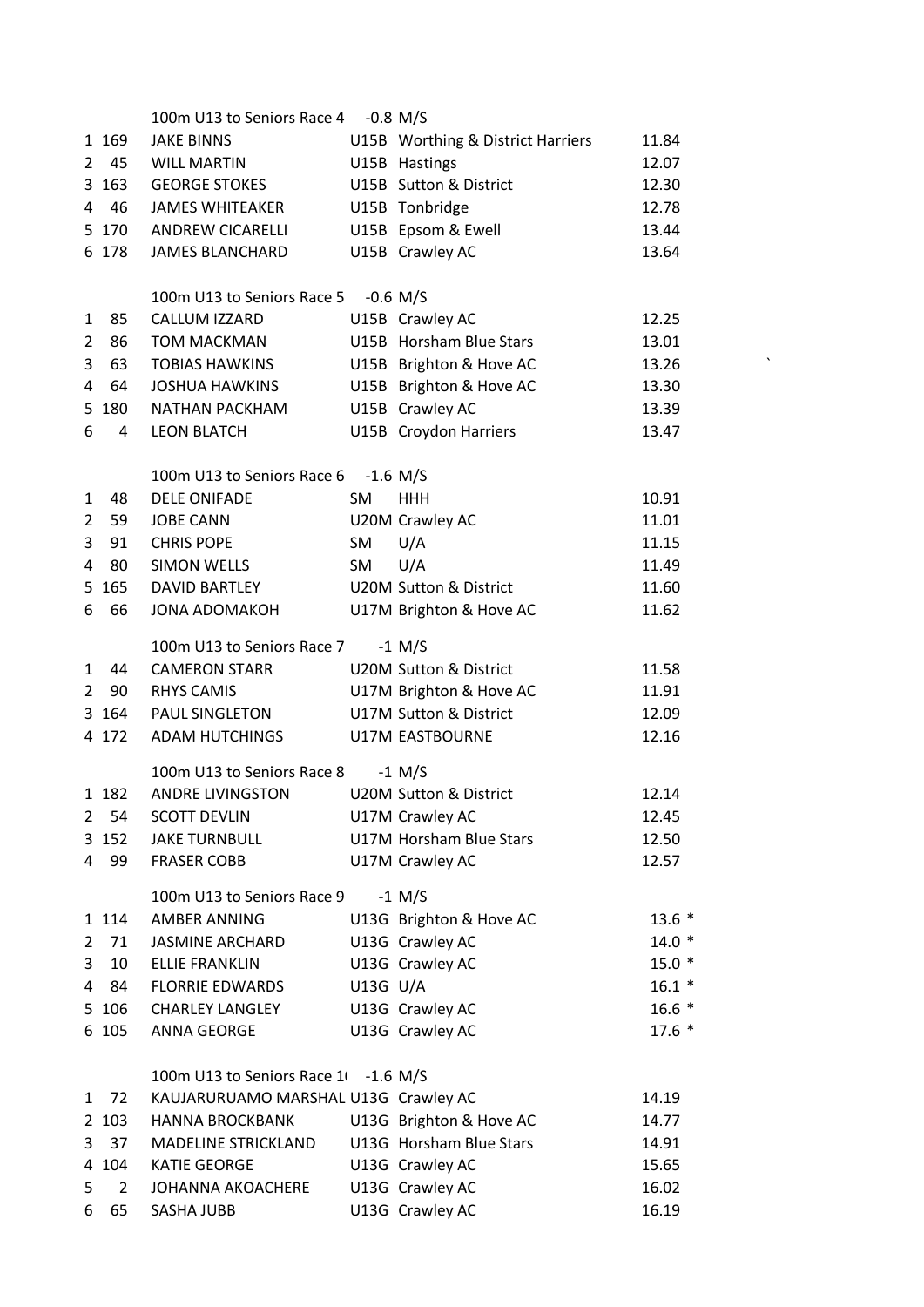|                |         | 100m U13 to Seniors Race 1 -1.9 M/S  |              |                         |          |
|----------------|---------|--------------------------------------|--------------|-------------------------|----------|
| 1              | 23      | SOPHIE LINTURN                       |              | U15G Crawley AC         | 13.09    |
| $\overline{2}$ | 22      | <b>ABIGAIL LINTURN</b>               |              | U15G Crawley AC         | 13.31    |
|                | 3 175   | ROSA PITT                            |              | U15G Hastings           | 13.47    |
|                | 4 121   | <b>TRACEY MBUMBA</b>                 |              | U15G Crawley AC         | 14.41    |
|                |         | 100m U13 to Seniors Race 1 -1.7 M/S  |              |                         |          |
| 1              | 5       | <b>MILLIE CAVE</b>                   |              | U15G Unattached         | 14.25    |
|                | 2 134   | <b>MADISON GOLDER</b>                |              | U15G Crawley AC         | 14.38    |
| 3              | 17      | <b>EMMA JARDINE</b>                  |              | U15G Epsom & Ewell      | 14.53    |
|                | 4 174   | <b>BLYE TAYLOR</b>                   |              | U15G Hastings           | 14.84    |
|                | 5 113   | <b>IMOGEN BAKHTIARI</b>              |              | U15G Brighton & Hove AC | 14.87    |
|                |         | 100m U13 to Seniors Race 1. -0.3 M/S |              |                         |          |
| 1              | 92      | <b>SHAY SAMOE</b>                    | SW           | U/A                     | 12.81    |
| 2              | 67      | <b>TAIYE MUSA</b>                    |              | U20W Crawley AC         | 12.83    |
| 3              | 52      | <b>LIVVY CONNOR</b>                  |              | U17W Lewes AC           | 13.20    |
| 4              | 47      | <b>AMY BARCLAY</b>                   |              | U23W Crawley AC         | 13.46    |
|                |         | 100m U13 to Seniors Race 1 -1.3 M/S  |              |                         |          |
| 1              | 49      | <b>CHOLE HOLLAMBY</b>                |              | U17W East Grinstead     | 13.13    |
| 2              | 69      | <b>ROBIN MACKAY</b>                  |              | U17W Hastings           | 13.43    |
| 3              | 43      | <b>EVIE ROSSITER</b>                 |              | U17W Brighton & Hove AC | 13.71    |
| 4              | 70      | MIA DIVITO                           |              | U17W Hastings           | 14.06    |
|                |         | 400m U15 to Sen Race                 |              |                         |          |
|                | 1 167   | <b>SEB TUCKNOTT</b>                  | SM           | Brighton & Hove AC      | 49.88    |
|                | 2 173   | <b>OWEN WYETH</b>                    |              | U17M Crawley AC         | 52.45    |
|                | 3 166   | <b>JOSHUA HODGE</b>                  |              | U17M Sutton & District  | 52.65    |
|                | 4 181   | <b>ADAM LYONS</b>                    | SM           | Sutton & District       | 53.06    |
| 5              | 42      | <b>KARL JENNER</b>                   | SM           | Crawley AC              | 56.28    |
|                |         | 400m U15 to Sen Race 2               |              | $-0.7$ M/S              |          |
|                | 1 61    | <b>DANIEL EELES</b>                  |              | U17M Horsham Blue Stars | 53.00    |
|                | 2 151   | <b>ASHLEY GORTON</b>                 |              | U17M Horsham Blue Stars | 53.19    |
|                | 3 189   | <b>CRAIG RAWLINGS</b>                |              | U17M Sutton & District  | 57.31    |
| $\overline{4}$ | 33      | DORAN SCOTSON                        | SM           | Crawley AC              | 88.41    |
|                |         | 400m U15 to Sen Race 3               |              |                         |          |
|                | 1 127   | <b>PAIGE CLARK</b>                   |              | U17W Crawley AC         | 62.98    |
|                | 2 119   | <b>SALLY READ CAYTON</b>             |              | W45 Crawley AC          | 63.37    |
| 3              | 13      | REBECCA HAMP                         |              | U17W Horsham Blue Stars | 66.72    |
|                | 4 122   | <b>EVE ROTHWELL</b>                  |              | U17W Lewes AC           | 68.65    |
|                |         | 800m U13 to Sen Race 1               |              |                         |          |
|                | 1 185   | <b>TOM THAYRE</b>                    |              | U13B Crawley AC         | 02:20.15 |
|                | 2 2 3 3 | DOMINC McDOUGALL                     |              | U13B WYCOMBE            | 02:24.22 |
|                | 3 2 3 5 | <b>RAYMOND PIPER</b>                 |              | U13B Sutton & District  | 02:41.48 |
|                | 4 200   | <b>OLIVER ANGEAR</b>                 |              | U13B Lewes AC           | 02:43.66 |
| 5              | 60      | <b>CAMERON WATTS</b>                 | $U13B$ $U/A$ |                         | 02:49.33 |
| 6              | 56      | LUKE LAWRENCE                        | U13B Oxted   |                         | 02:51.45 |
| 7              | 28      | SAM MAYHEW                           |              | U13B Crawley AC         | 02:57.83 |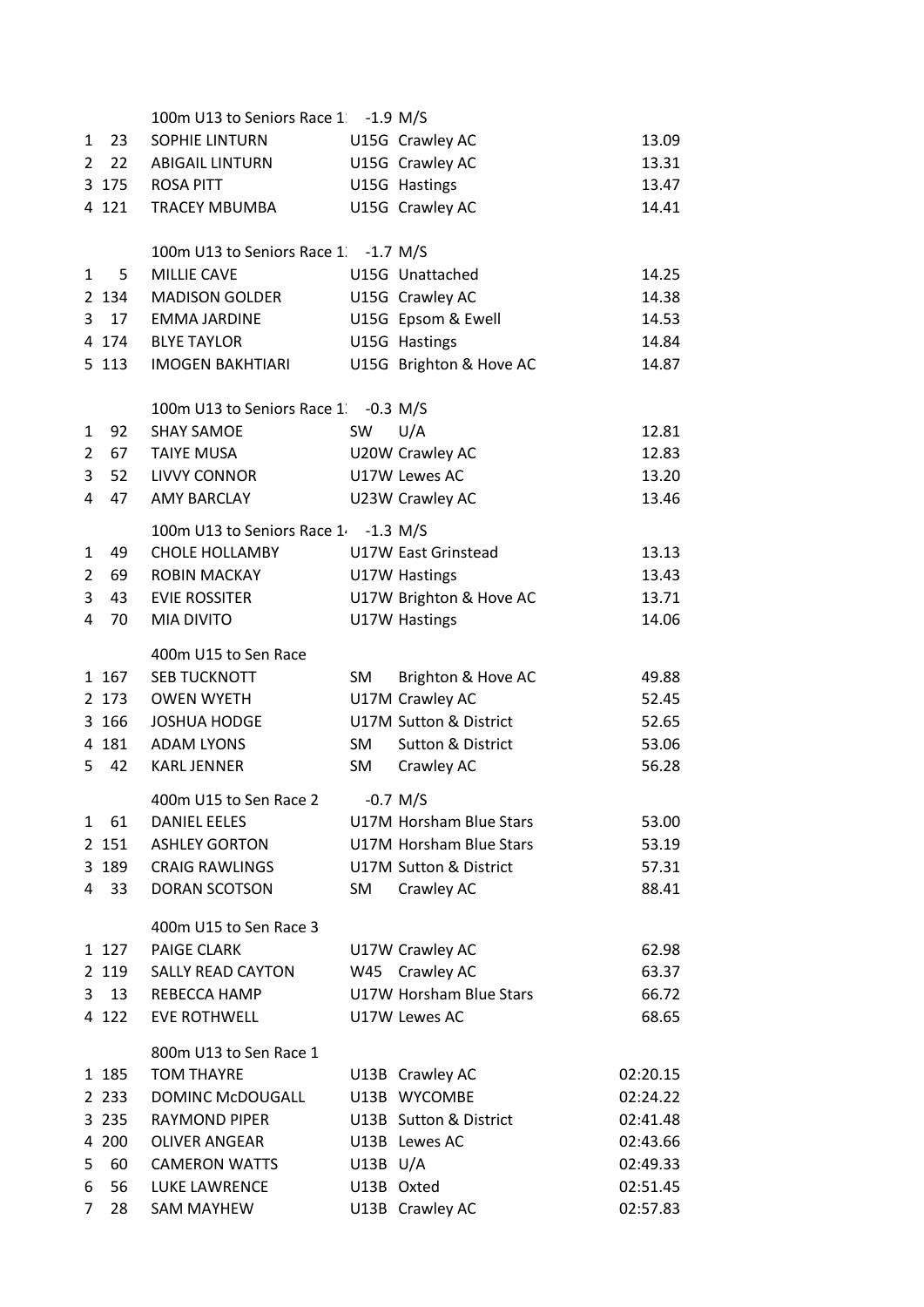|                |                | 800m U13 to Sen Race 2                |           |                                         |          |
|----------------|----------------|---------------------------------------|-----------|-----------------------------------------|----------|
| 1              | 89             | <b>SAM ROGERS</b>                     |           | U15B Lewes AC                           | 02:07.20 |
|                | 2 199          | <b>SETH BONDONNO</b>                  |           | U15B Crawley AC                         | 02:10.91 |
| 3              | 6              | <b>GEORGE CROCKER</b>                 |           | U15B Crawley AC                         | 02:15.67 |
|                |                |                                       |           |                                         |          |
|                |                | 800m U13 to Sen Race 3                |           |                                         |          |
|                | 1 161          | <b>MARTIN FOOTMAN</b>                 | SM        | <b>Worthing &amp; District Harriers</b> | 02:03.56 |
| $\overline{2}$ | 96             | <b>ADRIAN HAINES</b>                  | M45       | Crawley AC                              | 02:04.78 |
| 3              | 88             | PATRICK McMANUS                       |           | U17M Lewes AC                           | 02:04.92 |
|                | 4 192          | <b>JAMES MARTIN</b>                   |           | U17M Lewes AC                           | 02:10.61 |
|                | 5 156          | <b>MARK MCLOUGHLIN</b>                | M50       | Haywards Heath                          | 02:17.36 |
|                |                | 800m U13 to Sen Race 4                |           |                                         |          |
| 1              | 37             | <b>MADELINE STRICKLAND</b>            |           | U13G Horsham Blue Stars                 | 02:36.33 |
|                | 2 132          | POPPY WARDLEY                         |           | U13G Reigate Priory                     | 02:41.67 |
|                | 3 1 3 3        | <b>ELSA BAYNES</b>                    |           | U13G Reigate Priory                     | 02:43.52 |
|                | 4 1 1 0        | <b>FELICITY GALBALLY</b>              |           | U13G BASILDON                           | 02:44.16 |
|                | 5 124          | <b>ELLA FLEMING</b>                   |           | U13G Lewes AC                           | 02:51.49 |
|                | 6 141          | <b>SOPHIE GEE</b>                     |           | U13G Sutton & District                  | 02:57.73 |
|                | 7 111          | <b>CHLOE JORDAN</b>                   |           | U13G BASILDON                           | 03:13.98 |
| 8              | $\overline{2}$ | <b>JOHANNA AKOACHERE</b>              |           | U13G Crawley AC                         | 03:19.86 |
|                |                |                                       |           |                                         |          |
|                |                | 800m U13 to Sen Race 5                |           |                                         |          |
|                | 1 1 1 8        | <b>ISABELLA MURRAY</b>                | <b>SW</b> | Crawley AC                              | 02:20.60 |
|                | 2 1 2 3        | <b>RUBY WHYTE WILDING</b>             |           | U17W Lewes AC                           | 02:27.75 |
|                | 3 131          | ANOUSHA WARDLEY                       |           | U15G Reigate Priory                     | 02:32.17 |
| 4              | 17             | <b>EMMA JARDINE</b>                   |           | U15G Epsom & Ewell                      | 02:32.98 |
|                | 5 138          | <b>CAITLIN WILLIAMS</b>               |           | U15G Sutton & District                  | 02:39.50 |
|                |                | 150m U11 Race 1                       |           |                                         |          |
|                |                |                                       | U11G SLH  | $-1.3$ M/S                              |          |
| $\overline{2}$ | 1 1 3 0        | PEGGY WINTERBORN<br><b>AMY LAUDER</b> |           |                                         | 23.68    |
|                | 20             |                                       |           | U11G Reigate Priory                     | 23.90    |
|                | 3 158          | ELLIE O'DONOVAN                       |           | U11G Holland Sports                     | 24.34    |
| 4              | 58             | <b>OLIVIA EDGE</b>                    |           | U11G Crawley AC                         | 25.44    |
|                | 5 115          | <b>RUBY ANNING</b>                    |           | U11G Brighton & Hove AC                 | 25.81    |
| 6              | 27             | <b>ELIZA MARTIN</b>                   |           | U11G Crawley AC                         | 27.77    |
|                |                | 150m U11 Race 2                       |           | $-1.2 M/S$                              |          |
| 1              | 68             | <b>DANNY ROSS HORTON</b>              |           | U13B Brighton & Hove AC                 | 22.52    |
| 2              | 87             | <b>JAMIE ARNOLD</b>                   |           | U11B Brighton & Hove AC                 | 22.76    |
| 3              | 30             | <b>IVO PITTS</b>                      |           | U11B Crawley AC                         | 23.57    |
|                | 4 2 4 7        | LUKE MALLETT                          |           | U11B Crawley AC                         | 24.04    |
|                | 5 1 5 4        | <b>CASPIAN FOWLER</b>                 |           | U11B Holland Sports                     | 26.87    |
|                |                | 150m U11 Race 3                       |           | $-1$ M/S                                |          |
|                | 1 150          | MITCHELL WHITE                        | U11B U/A  |                                         | 23.58    |
|                | 2 2 3 4        | ADAM McDOUGALL                        |           | U11B WYCOMBE                            | 24.29    |
| 3              | 77             | <b>ALEX KEALEY</b>                    |           | U11B Crawley AC                         | 25.23    |
|                | 4 168          | <b>NED READ-CAYTON</b>                |           | U11B Crawley AC                         | 26.30    |
| 5              | 82             | THOMAS ROUTLEDGE                      |           | U11B Brighton & Hove AC                 | 26.78    |
|                |                |                                       |           |                                         |          |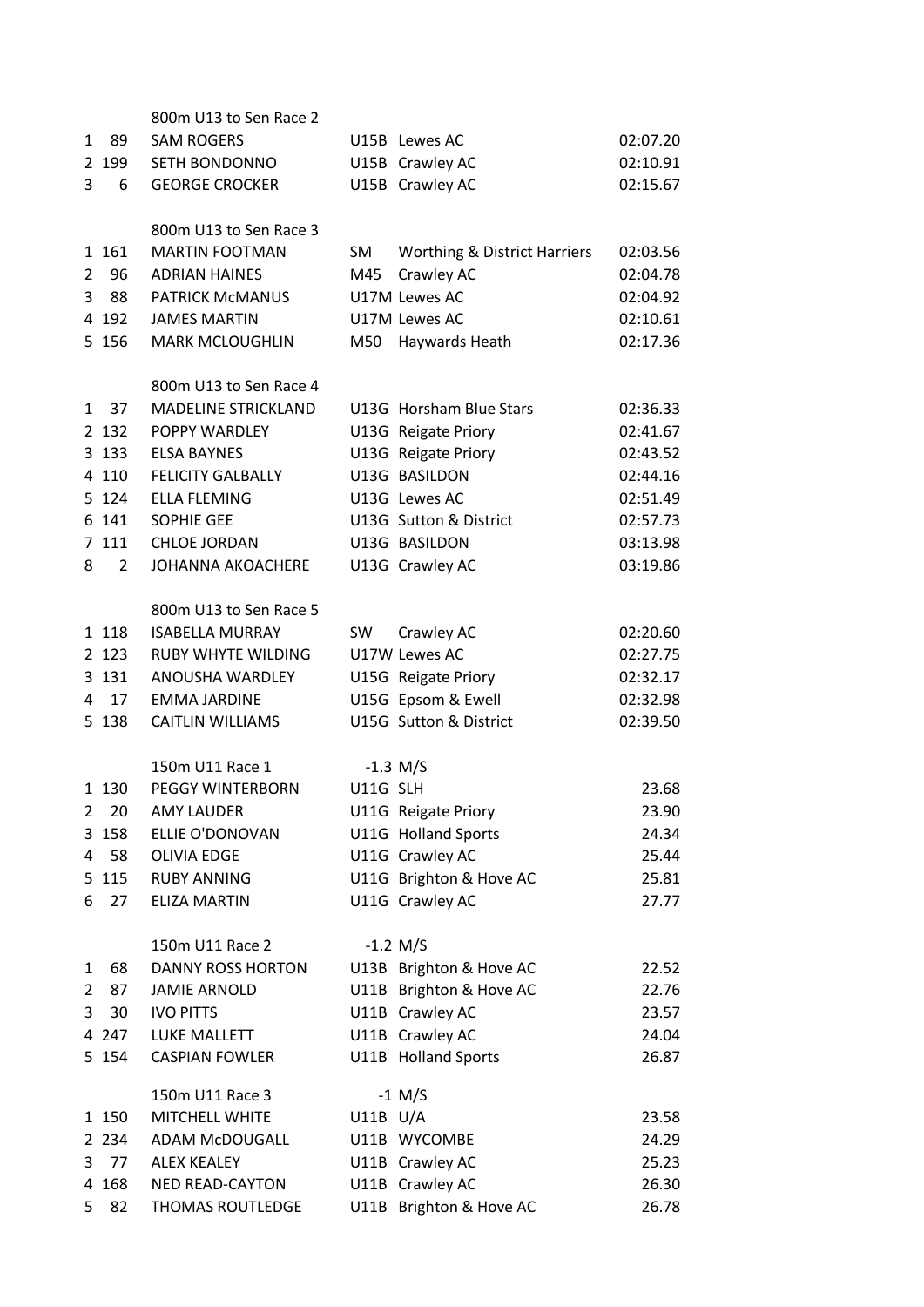|                |         | 200m U13 to Sen Race 1   |     | $-0.9$ M/S                        |       |
|----------------|---------|--------------------------|-----|-----------------------------------|-------|
| 1              | 78      | ALESSANDRO KROEGER       |     | U13B Crawley AC                   | 28.09 |
| $\overline{2}$ | 95      | <b>RYAN LONGMAN</b>      |     | U13B Reigate Priory               | 29.02 |
| 3              | 81      | <b>JOSEPH ROUTLEDGE</b>  |     | U13B Brighton & Hove AC           | 29.40 |
| 4              | 73      | <b>ANGUS MUNRO</b>       |     | U13B CANNOCK & STAFFORD           | 30.67 |
|                | 5 155   | <b>HUGO FOWLER</b>       |     | U13B Holland Sports               | 30.95 |
|                |         |                          |     |                                   |       |
|                |         | 200m U13 to Sen Race 2   |     | $-0.9$ M/S                        |       |
| 1              | 55      | <b>JOSH WATSON</b>       |     | U13B Holland Sports               | 29.10 |
|                | 2 171   | <b>TROY LEE EDMUNDS</b>  |     | U13B Holland Sports               | 30.38 |
| 3              | 83      | <b>NOAH REES</b>         |     | U13B Brighton & Hove AC           | 30.49 |
|                | 4 176   | <b>RYAN STRUDWICK</b>    |     | U13B Crawley AC                   | 31.48 |
|                | 5 2 4 5 | <b>JAMES GREETHAM</b>    |     | U13B Crawley AC                   | 34.94 |
|                |         |                          |     |                                   |       |
|                |         | 200m U13 to Sen Race 3   |     | $-0.8$ M/S                        |       |
|                | 1 169   | <b>JAKE BINNS</b>        |     | U15B Worthing & District Harriers | 23.88 |
| 2              | 45      | <b>WILL MARTIN</b>       |     | U15B Hastings                     | 24.33 |
| 3              | 86      | <b>TOM MACKMAN</b>       |     | U15B Horsham Blue Stars           | 26.34 |
|                | 4 170   | <b>ANDREW CICARELLI</b>  |     | U15B Epsom & Ewell                | 27.79 |
|                |         |                          |     |                                   |       |
|                |         | 200m U13 to Sen Race 4   |     | $-1$ M/S                          |       |
| 1              | 85      | <b>CALLUM IZZARD</b>     |     | U15B Crawley AC                   | 25.03 |
|                | 2 180   | <b>NATHAN PACKHAM</b>    |     | U15B Crawley AC                   | 26.88 |
| 3              | 63      | <b>TOBIAS HAWKINS</b>    |     | U15B Brighton & Hove AC           | 27.73 |
| 4              | 178     | <b>JAMES BLANCHARD</b>   |     | U15B Crawley AC                   | 27.78 |
| 5              | 33      | <b>DORAN SCOTSON</b>     | SM  | Crawley AC                        | 37.03 |
|                |         |                          |     |                                   |       |
|                |         | 200m U13 to Sen Race 5   |     | $-0.9$ M/S                        |       |
|                | 1 167   | SEB TUCKNOTT             | SM  | Brighton & Hove AC                | 22.67 |
|                | 2 186   | <b>ROB ALLAN</b>         |     | U20M Crawley AC                   | 22.79 |
|                | 3 194   | <b>CRAIG COX</b>         | SM  | Crawley AC                        | 23.03 |
| 4              | 44      | <b>CAMERON STARR</b>     |     | <b>U20M Sutton &amp; District</b> | 23.34 |
|                | 5 151   | <b>ASHLEY GORTON</b>     |     | U17M Horsham Blue Stars           | 23.83 |
|                | 6 187   | <b>CARLEY WENHAM</b>     | SW  | Crawley AC                        | 25.18 |
|                |         |                          |     |                                   |       |
|                |         | 200m U13 to Sen Race 6   |     | $-0.8$ M/S                        |       |
|                | 1 100   | <b>TAPI MUPFAPI</b>      |     | U17M Crawley AC                   | 24.37 |
|                | 2 237   | PATRICK LOGAN            | M50 | Kingston & Polytechnic            | 25.04 |
| 3              | 11      | <b>MATTHEW FRANKLIN</b>  |     | U17M Crawley AC                   | 25.06 |
|                | 4 152   | <b>JAKE TURNBULL</b>     |     | U17M Horsham Blue Stars           | 25.09 |
|                | 5 191   | ETHAN WOOD               |     | U17M Sutton & District            | 25.15 |
|                | 6 183   | LUKE GEORGE              | SM  | Sutton & District                 | 26.25 |
|                |         |                          |     |                                   |       |
|                |         | 200m U13 to Sen Race 7   |     | $-1.1$ M/S                        |       |
|                | 1 1 1 4 | <b>AMBER ANNING</b>      |     | U13G Brighton & Hove AC           | 27.81 |
|                | 2 103   | <b>HANNA BROCKBANK</b>   |     | U13G Brighton & Hove AC           | 30.76 |
|                | 3 1 1 0 | <b>FELICITY GALBALLY</b> |     | U13G BASILDON                     | 31.45 |
| 4              | 10      | <b>ELLIE FRANKLIN</b>    |     | U13G Crawley AC                   | 31.94 |
|                | 5 141   | <b>SOPHIE GEE</b>        |     | U13G Sutton & District            | 32.17 |
| 6              | 65      | SASHA JUBB               |     | U13G Crawley AC                   | 34.18 |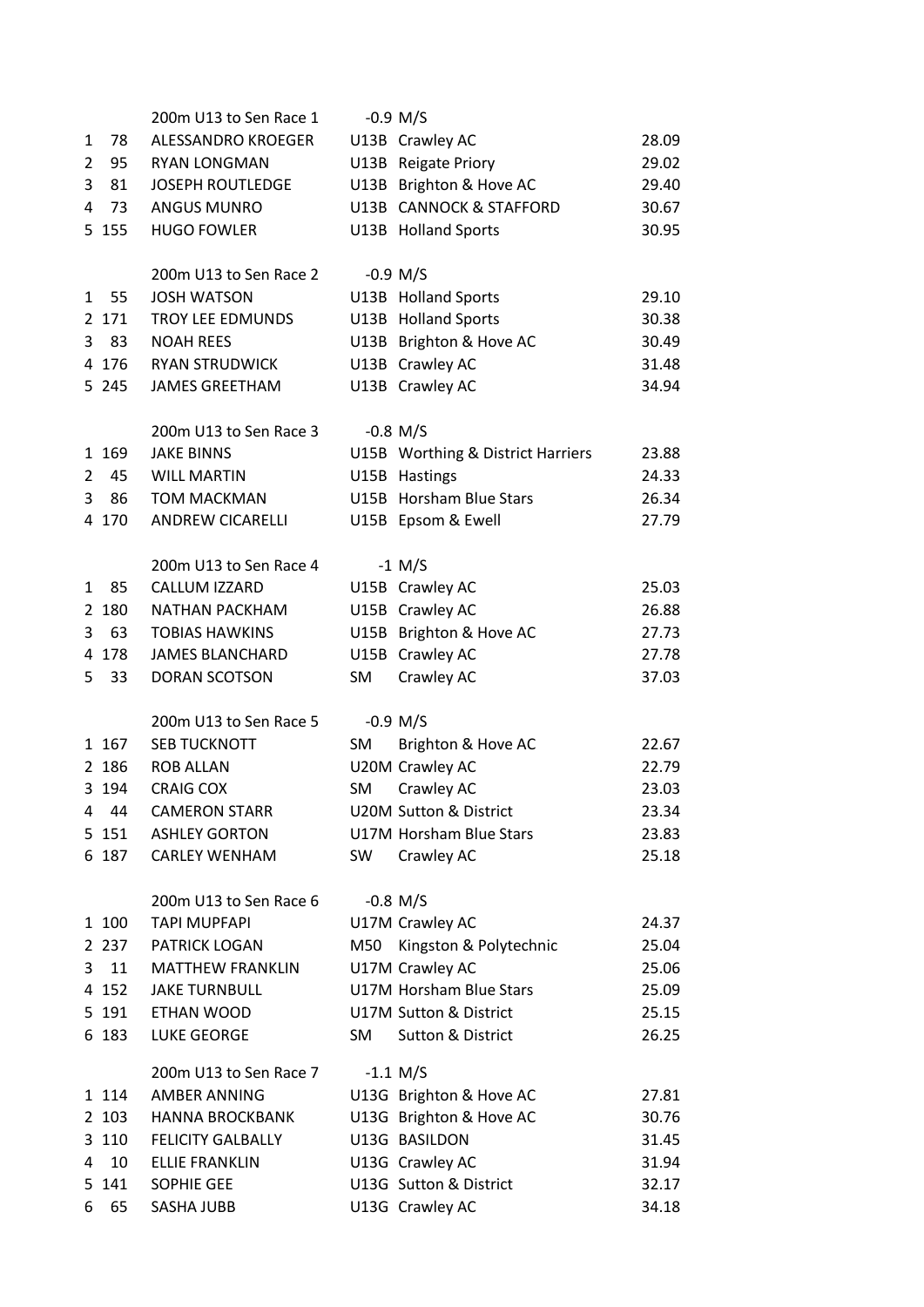|                |                 | 200m U13 to Sen Race 8               |            | $-0.8$ M/S                              |          |
|----------------|-----------------|--------------------------------------|------------|-----------------------------------------|----------|
| 1              | 72              | KAUJARURUAMO MARSHAL U13G Crawley AC |            |                                         | 29.62    |
| 2              | 37 <sup>2</sup> | <b>MADELINE STRICKLAND</b>           |            | U13G Horsham Blue Stars                 | 30.38    |
| 3              | 102             | <b>SCARLETT WOOD</b>                 | $U13G$ U/A |                                         | 32.65    |
| 4              | 75              | <b>AMELIA WATSON</b>                 |            | U13G Reigate Priory                     | 32.70    |
|                | 5 111           | <b>CHLOE JORDAN</b>                  |            | U13G BASILDON                           | 33.06    |
| 6              | 84              | <b>FLORRIE EDWARDS</b>               | U13G U/A   |                                         | 33.87    |
|                |                 |                                      |            |                                         |          |
|                |                 | 200m U13 to Sen Race 9               |            | $-0.6$ M/S                              |          |
| 1              | 23              | <b>SOPHIE LINTURN</b>                |            | U15G Crawley AC                         | 27.04    |
|                | 2 175           | <b>ROSA PITT</b>                     |            | U15G Hastings                           | 27.11    |
| 3              | 22              | <b>ABIGAIL LINTURN</b>               |            | U15G Crawley AC                         | 27.21    |
| 4              | 9               | <b>AMY FITZPATRICK</b>               |            | U15G Horsham Blue Stars                 | 29.20    |
|                | 5 112           | <b>ELENA KENT</b>                    |            | U15G Crawley AC                         | 29.35    |
|                | 6 159           | <b>GEORGIA COLESHILL</b>             |            | U15G Brighton & Hove AC                 | 29.61    |
|                | 7 138           | <b>CAITLIN WILLIAMS</b>              |            | U15G Sutton & District                  | 31.64    |
|                |                 |                                      |            |                                         |          |
|                |                 | 200m U13 to Sen Race 10              |            | $-1.1$ M/S                              |          |
| 1              | 49              | <b>CHOLE HOLLAMBY</b>                |            | U17W East Grinstead                     | 26.54    |
| 2              | 69              | <b>ROBIN MACKAY</b>                  |            | U17W Hastings                           | 27.73    |
| 3              | 43              | <b>EVIE ROSSITER</b>                 |            | U17W Brighton & Hove AC                 | 28.33    |
| 4              | 70              | <b>MIA DIVITO</b>                    |            | U17W Hastings                           | 29.33    |
| 5              | 13              | REBECCA HAMP                         |            | U17W Horsham Blue Stars                 | 29.47    |
| 6              | 129             | YASMIN HENLON                        | <b>SW</b>  | <b>Sutton &amp; District</b>            | 30.66    |
|                |                 |                                      |            |                                         |          |
|                |                 | 1500m U13 to Sen Race 1              |            |                                         |          |
|                | 1 198           | <b>JACK BROUGHTON</b>                |            | U13B Reigate Priory                     | 05:17.44 |
| 2              | 12              | <b>SAM GADSDON</b>                   |            | U13B Crawley AC                         | 05:18.57 |
| 2              | 3               | <b>JAY ATKINS</b>                    |            | U13B Lewes AC                           | 05:18.57 |
|                | 4 2 3 9         | RILEY WOOD                           |            | U13B Crawley AC                         | 05:44.88 |
|                |                 |                                      |            |                                         |          |
|                |                 | 1500m U13 to Sen Race 2              |            |                                         |          |
|                | 1 243           | <b>KEV MASON</b>                     | SM         | <b>Worthing &amp; District Harriers</b> | 04:14.21 |
| $\overline{2}$ | 41              | <b>JACK WITT</b>                     |            | U17M Brighton & Hove AC                 | 04:14.28 |
| 3              | 15              | <b>JOSHUA JAMES</b>                  |            | U17M Chichester AC                      | 04:23.15 |
|                | 4 2 4 9         | <b>SIMON LOUGHRAN</b>                | M35        | Croydon                                 | 04:23.36 |
|                | 5 244           | AIDEN BRIFFETT                       |            | U15B Lewes AC                           | 04:28.12 |
|                | 6 248           | <b>TIM KIMBER</b>                    | M40        | Crawley                                 | 04:36.67 |
|                | 7 2 5 4         | <b>JOSH BARTHOLOMEW</b>              |            | U17M Sutton & District                  | 04:44.54 |
|                | 8 193           | <b>HARRY STRONG</b>                  |            | U17M Lewes AC                           | 04:46.21 |
|                | 9 251           | <b>TOBY BAKER</b>                    |            | U17M Lewes AC                           | 04:59.92 |
| #              | 94              | <b>CONNOR DEARDEN</b>                |            | U15B Horsham Blue Stars                 | 05:00.74 |
|                | # 250           | <b>JASPER BAKER</b>                  |            | U15B Lewes AC                           | 05:06.10 |
|                |                 |                                      |            |                                         |          |
|                |                 | 1500m U13 to Sen Race 3              |            |                                         |          |
|                | 1 143           | <b>GRACE BROCK</b>                   |            | U13G Lewes AC                           | 05:40.51 |
|                | 2 139           | <b>ROSIE FIRTH</b>                   |            | U13G Crawley AC                         | 05:54.26 |
|                | 3 144           | <b>JEMIMA EDWARDS</b>                |            | U13G Brighton & Hove                    | 05:56.81 |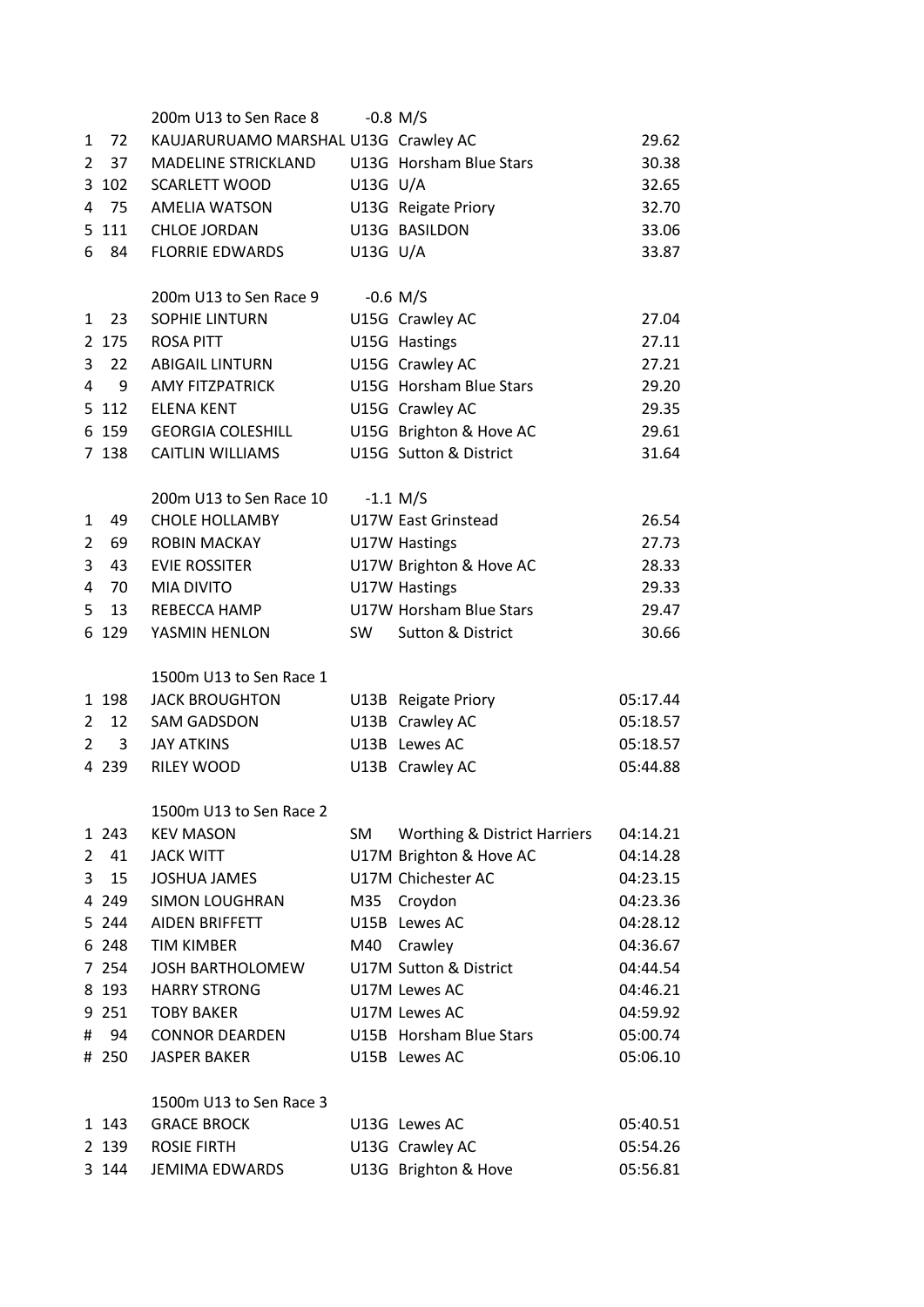|              |                | 1500m U13 to Sen Race 4    |          |                         |          |
|--------------|----------------|----------------------------|----------|-------------------------|----------|
| $\mathbf{1}$ | 8              | <b>ROSE ELLIS</b>          |          | U17W Chichester AC      | 04:58.62 |
|              | 2 135          | <b>NANCY JAMES</b>         |          | U15G Brighton & Hove AC | 05:02.09 |
|              | 3 2 5 2        | <b>GEOGIA HOLDEN</b>       | U15G SLH |                         | 05:05.00 |
| 4            | 40             | <b>ELLA WITT</b>           |          | U15G Brighton & Hove AC | 05:11.07 |
|              | 5 140          | <b>RACHEL TITHERIDGE</b>   |          | U23W Brighton & Hove AC | 05:12.72 |
|              | 6 137          | <b>EMMA MAYNARD</b>        |          | U17W Chichester AC      | 05:13.03 |
|              | 7 142          | <b>KATHY PETERS</b>        |          | U17W Crawley AC         | 05:21.35 |
|              | 8 1 3 6        | <b>GEORGINA WARNER</b>     |          | U20W Chichester AC      | 05:28.37 |
| 9            | 29             | NICOLA MEAD                |          | U17W Chichester AC      | 05:30.13 |
| #            | $\overline{7}$ | <b>LUCY ELLIS</b>          |          | U17W Chichester AC      | 05:37.89 |
| #            | 25             | <b>KENNAGH MARSH</b>       |          | U17W Crawley AC         | 05:50.03 |
|              |                |                            |          |                         |          |
|              |                | 300m U15& U17W Race 1      |          |                         |          |
| $\mathbf{1}$ | 86             | <b>TOM MACKMAN</b>         |          | U15B Horsham Blue Stars | 40.75    |
|              | 2 195          | YASSER QUERESHI            |          | U15B Sutton & District  | 42.99    |
| 3            | 52             | <b>LIVVY CONNOR</b>        |          | U17W Lewes AC           | 43.34    |
|              |                |                            |          |                         |          |
|              |                | 300m U15& U17W Race 2      |          |                         |          |
|              | 1 107          | <b>SIAN BISHOP</b>         |          | U15G Crawley AC         | 43.58    |
|              | 2 2 5 5        | <b>CLARA GRINYER</b>       |          | U15G Reigate Priory     | 43.67    |
|              | 3 121          | <b>TRACEY MBUMBA</b>       |          | U15G Crawley AC         | 47.52    |
|              | 4 109          | <b>CARMEN ADJARE</b>       |          | U15G Brighton & Hove AC | 48.36    |
|              | 5 188          | <b>RUBY DANIELS</b>        |          | U15G Brighton & Hove AC | 49.83    |
|              | 6 160          | <b>JESSICA TSAPPERELLI</b> |          | U15G Brighton & Hove AC | 50.41    |
|              | 7 1 1 3        | <b>IMOGEN BAKHTIARI</b>    |          | U15G Brighton & Hove AC | No Time  |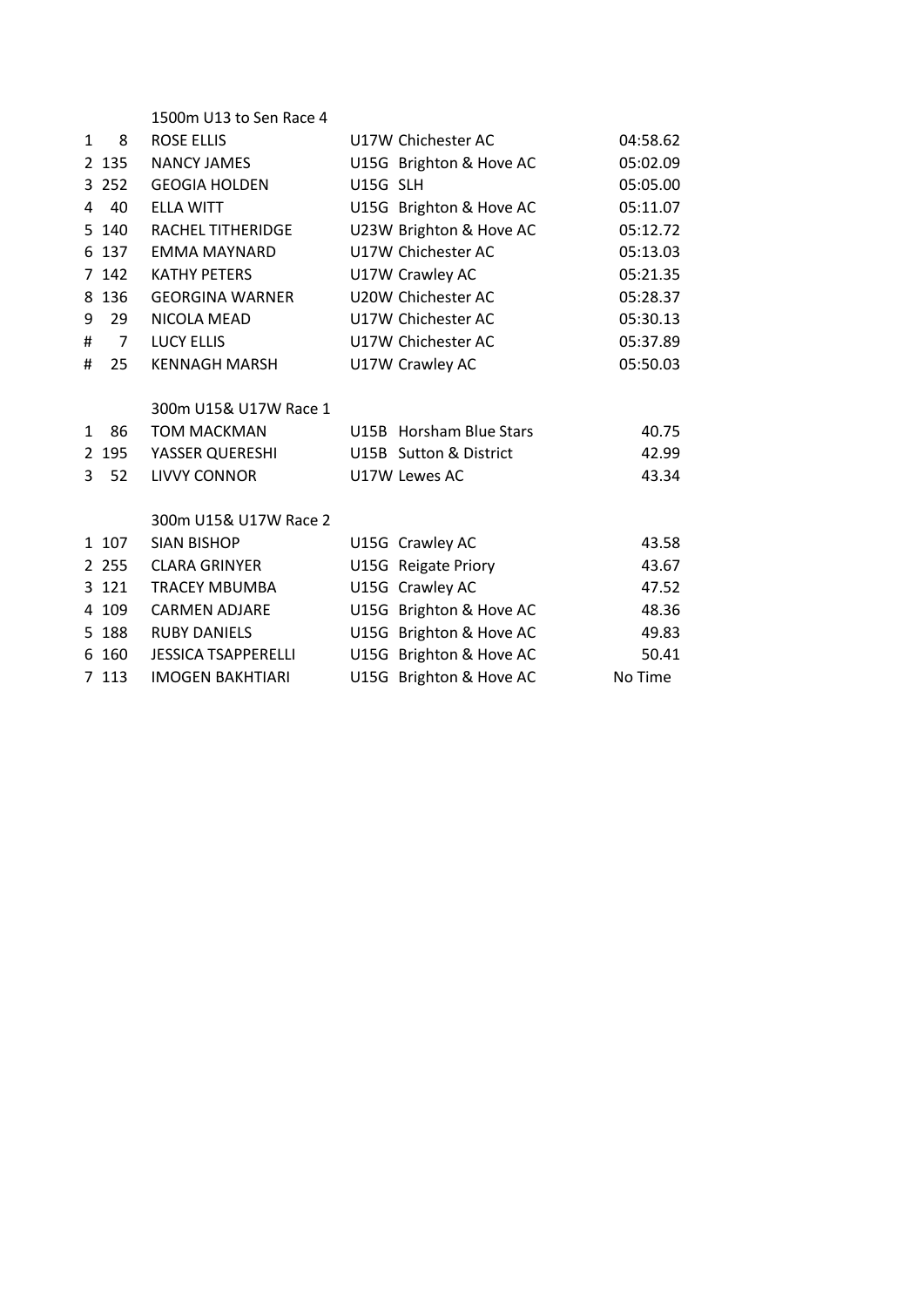## **Crawley Athletic Club Open Meeting Wednesday 17th July 2013 - K2**

| <b>Field Results</b> |              |             | <b>Number Name</b> |                | <b>Club</b>                       | Distance (m)                 |          |
|----------------------|--------------|-------------|--------------------|----------------|-----------------------------------|------------------------------|----------|
| <b>Javelin</b>       | <b>Men</b>   | U13         | 1st                | 50             | <b>LIAM BIGNELL</b>               | <b>CRAWLEY AC</b>            | 18.96    |
|                      |              | U15         | 1st                | 46             | <b>JAMES WHITEAKER</b>            | <b>TONBRIDGE</b>             | 59.23    |
|                      |              |             | 2nd                | $\overline{4}$ | <b>LEON BLATCH</b>                | <b>CROYDON</b>               | 36.65    |
|                      |              |             | 3rd                | 177            | <b>TAYLOR WHITE</b>               | <b>CRAWLEY AC</b>            | 31.43    |
|                      |              | <b>U20</b>  | 1st                | 19             | LUKE JOHNSON                      | <b>HORSHAM BS</b>            | 45.35    |
|                      |              |             | 2nd                | 18             | <b>MARK JOHNSON</b>               | <b>HORSHAM BS</b>            | 37.19    |
|                      |              |             | 3rd                | 97             | <b>TOM QUINN</b>                  | <b>CROYDON</b>               | 26.28    |
|                      |              | Snr         | 1st                | 98             | <b>ANDREW MILNER</b>              | <b>CROYDON</b>               | 38.35    |
| <b>Shot</b>          | <b>Men</b>   | U13         | 1st                | 83             | <b>NOAH REES</b>                  | <b>BRIGHTON &amp; HOVE</b>   | 8.96     |
|                      |              |             | 2nd                | 245            | <b>JAMES GREETHAM</b>             | <b>CRAWLEY AC</b>            | 5.86     |
|                      |              | U15         | 1st                | 177            | <b>TAYLOR WHITE</b>               | <b>CRAWLEY AC</b>            | 10.34    |
|                      |              | <b>U20</b>  | 1st                | 197            | <b>JOEY WATSON</b>                | <b>WSE</b>                   | 15.02    |
|                      |              |             | 2nd                | 97             | <b>TOM QUINN</b>                  | <b>CROYDON</b>               | 9.04     |
|                      |              | <b>SM</b>   | 1st                | 197            | <b>JOEY WATSON</b>                | <b>WSE</b>                   | 13.51    |
|                      |              |             | 2nd                | 98             | <b>ANDREW MILNER</b>              | <b>CROYDON</b>               | 9.19     |
|                      |              |             | 3rd                | 238            | <b>DAVID FREEMAN</b>              | <b>CROYDON</b>               | 8.14     |
|                      |              |             | 4th                | 246            | <b>JOHN GREETHAM</b>              | <b>CRAWLEY AC</b>            | 7.27     |
| <b>High Jump</b>     | <b>Men</b>   | <b>U13G</b> | 1st                | 75             | <b>AMELIA WATSON</b>              | <b>REIGATE PRIORY</b>        | 1.20     |
| < 1.40               | <b>Women</b> | <b>U15G</b> | 1st                | 120            | <b>EMMA WALDRON</b>               | <b>BRIGHTON &amp; HOVE</b>   | 1.51     |
|                      |              |             | 2nd                | 51             | <b>TAMSIN CAMPBELL</b>            | <b>CRAWLEY AC</b>            | 1.45     |
|                      |              |             | 3rd                | 101            | <b>ALI CROCKER</b>                | <b>CRAWLEY AC</b>            | 1.35     |
|                      |              |             | 4th                | 159            | <b>GEORGIA COLESHILL</b>          | <b>BRIGHTON &amp; HOVE</b>   | 1.25     |
|                      |              | <b>U13B</b> | 1st                | 14             | <b>HUGO HAWES</b>                 | <b>CRAWLEY AC</b>            | 1.40     |
|                      |              |             | 2nd                | 3              | <b>JAY ATKINS</b>                 | <b>LEWES AC</b>              | 1.30     |
|                      |              |             | 3rd                | 31             | <b>TOM PITTS</b>                  | <b>CRAWLEY AC</b>            | 1.20     |
|                      |              |             | 4th                | 55             | <b>JOSH WATSON</b>                | <b>HOLLAND SPORTS</b>        | 1.15     |
|                      |              | <b>U15B</b> | 1st                | 94             | <b>CONNOR DEARDEN</b>             | <b>HORSHAM BS</b>            | 1.40     |
| <b>Long Jump Men</b> |              | U13         | 1st                | 95             | <b>RYAN LONGMAN</b>               | <b>REIGATE PRIORY</b>        | 4.35     |
|                      |              |             | 2nd                | 68             | DANNY ROSS-HORTON BRIGHTON & HOVE |                              | 4.06     |
|                      |              |             | 3rd                | 73             | ANGUS MUNRO                       | <b>CANNOCK &amp; STAFF(</b>  | 3.95     |
|                      |              |             | 4th                | 162            | <b>CALLUM HOLDER</b>              | <b>REIGATE PRIORY</b>        | 3.92     |
|                      |              |             | 5th                | 171            | TROY LEE EDMUNDS                  | <b>HOLLAND SPORTS</b>        | 3.83     |
|                      |              |             | 6th                | 8              | <b>JOE ROUTLEDGE</b>              | <b>BRIGHTON &amp; HOVE</b>   | 3.67     |
|                      |              |             | 7th                | 176            | <b>RYAN STRUDWICK</b>             | <b>CRAWLEY AC</b>            | 3.61     |
|                      |              |             | 8th                | 28             | <b>SAM MAYHEW</b>                 | <b>CRAWLEY AC</b>            | 3.47     |
|                      |              |             | 9th                | 196            | <b>MUSA QURESHI</b>               | <b>SUTTON &amp; DISTRICT</b> | 2.72     |
|                      |              | U15         | 1st                | $\overline{4}$ | <b>LEON BLATCH</b>                | <b>CROYDON</b>               | 4.37     |
|                      |              |             | 2nd                | 64             | <b>JOSH HAWKINS</b>               | <b>BRIGHTON &amp; HOVE</b>   | 3.77     |
|                      |              |             | 3rd                | 63             | <b>TOBY HAWKINS</b>               | <b>BRIGHTON &amp; HOVE</b>   | 3.17     |
|                      |              | <b>U17</b>  | 1st                | 90             | <b>RHYS CAMIS</b>                 | <b>BRIGHTON &amp; HOVE</b>   | 5.69     |
|                      |              |             | 2nd                | 172            | <b>ADAM HUTCHINGS</b>             | <b>EASTBOURNE</b>            | 5.45     |
|                      |              | <b>SM</b>   | 1st                | 253            | <b>TOM FRENCH</b>                 | <b>BRIGHTON &amp; HOVE</b>   | 6.96     |
|                      |              |             | 2nd                | 240            | <b>NOEL BUTLER</b>                | <b>WORTHING &amp; DH</b>     | 6.56     |
|                      |              |             | 3rd                | 241            | <b>NEIL LINCOLN</b>               | <b>HOLLAND SPORTS</b>        | 5.79 M40 |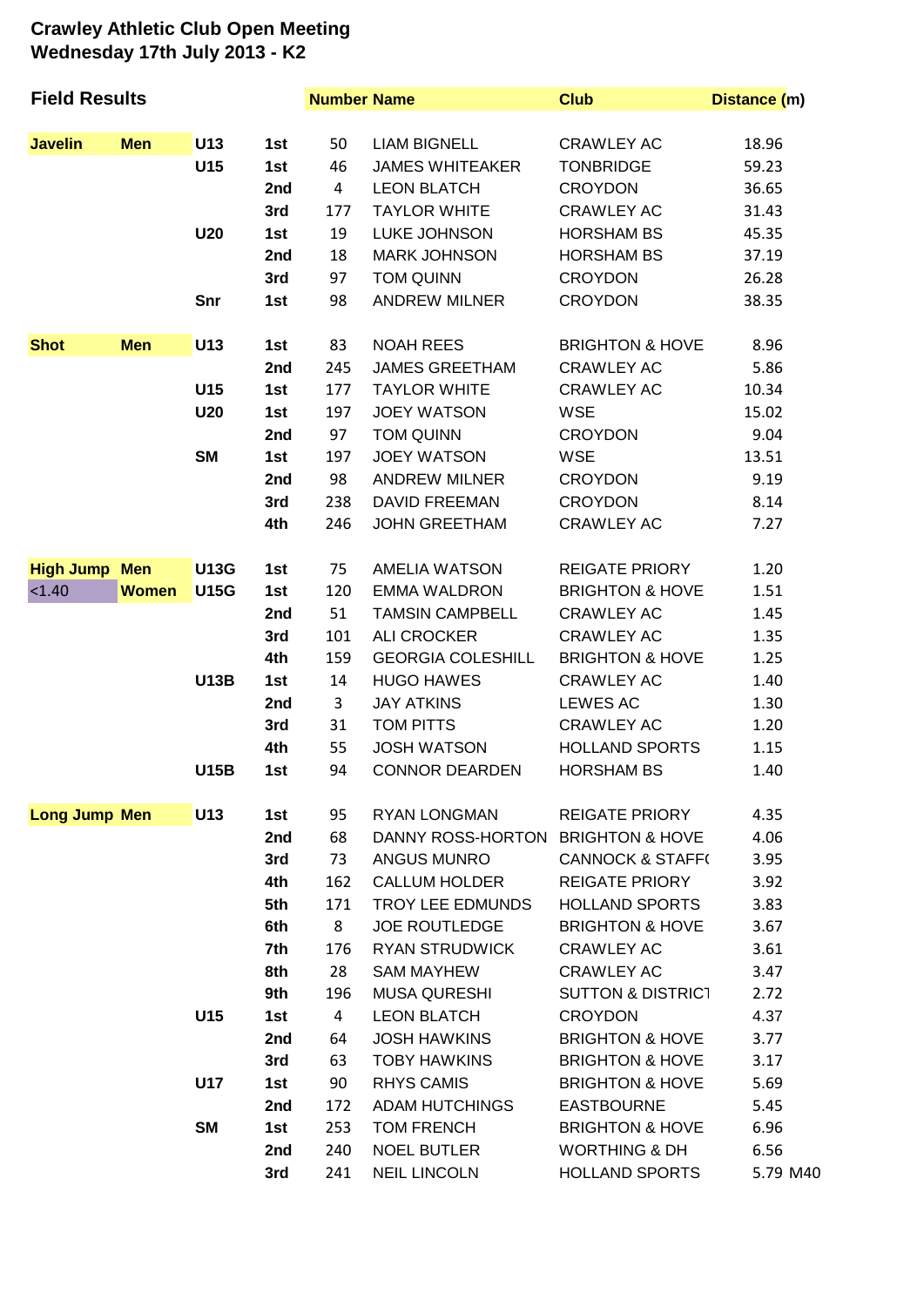| <b>High Jump Men</b>   |              | <b>U17M</b>     | 1st              | 242 | <b>SAM PEMBERTON</b>                | CRAWLEY AC                   | 1.55        |
|------------------------|--------------|-----------------|------------------|-----|-------------------------------------|------------------------------|-------------|
| >1.40                  | Women U20M   |                 | 1st              | 179 | AIDAN COREE                         | <b>WORTHING &amp; DH</b>     | 1.85        |
| <b>Long Jump Women</b> |              | U13             | 1st              | 125 | ANNABELL TELFER                     | U/A                          | 3.82        |
|                        |              |                 | 2nd              | 32  | NATASHA PURCHAS                     | <b>CRAWLEY AC</b>            | 3.63        |
|                        |              |                 | 3rd              | 104 | KATIE GEORGE                        | <b>CRAWLEY AC</b>            | 3.61        |
|                        |              |                 | 4th              | 75  | AMELIA WATSON                       | <b>REIGATE PRIORY</b>        | 3.54        |
|                        |              |                 | 5th              | 72  | KAUJARURUAMO MARSI CRAWLEY AC       |                              | 3.47        |
|                        |              |                 | 6th              | 110 | <b>FELICITY GALBALLY</b>            | <b>BASILDON</b>              | 3.44        |
|                        |              |                 | 7th              | 157 | <b>GRACE WHITE</b>                  | <b>CRAWLEY AC</b>            | 3.40        |
|                        |              |                 | 8th              | 117 | <b>MARIE BELCHER</b>                | <b>BRIGHTON &amp; HOVE</b>   | 3.39        |
|                        |              |                 | 9th              | 102 | <b>SCARLETT WOOD</b>                | U/A                          | 3.23        |
|                        |              |                 | 10 <sub>th</sub> | 111 | <b>CHLOE JORDAN</b>                 | <b>BASILDON</b>              | 3.06        |
|                        |              |                 | 11th             | 105 | ANNA GEORGE                         | <b>CRAWLEY AC</b>            | 2.86        |
|                        |              |                 | 12th             | 106 | <b>CHARLEY LANGLEY</b>              | <b>CRAWLEY AC</b>            | 2.70        |
|                        |              | U15             | 1st              | 107 | <b>SIAN BISHOP</b>                  | <b>CRAWLEY AC</b>            | 4.44        |
|                        |              |                 | 2nd              | 79  | EMMA GARRY                          | <b>HORSHAM BS</b>            | 4.20        |
|                        |              |                 | 3rd              | 113 | <b>IMOGEN BAKHTIARI</b>             | <b>BRIGHTON &amp; HOVE</b>   | 4.09        |
|                        |              | <b>U17</b>      | 1st              | 69  | ROBYN MACKAY                        | <b>HASTINGS</b>              | 4.80        |
|                        |              |                 | 2nd              | 57  | ABBY BESWICK                        | <b>EAST GRINSTEAD</b>        | 4.36        |
|                        |              |                 | 3rd              | 26  | <b>IMOGEN MARSHALL</b>              | <b>WORTHING &amp; DH</b>     | 4.30        |
|                        |              | U20             | 1st              | 53  | AMY RADCLIFFE                       | HAYWARDS HEATH               | 4.73        |
|                        |              |                 | 2nd              | 190 | <b>SARA RAWLINGS</b>                | <b>SUTTON &amp; DISTRICT</b> | 4.64        |
|                        |              |                 |                  |     |                                     |                              |             |
| <b>Shot</b>            | <b>Women</b> | <b>U13</b>      | 1st              | 38  | NANCY TIER                          | U/A                          | 8.45        |
|                        |              |                 | 2nd              | 36  | <b>ALICE STEER</b>                  | <b>CRAWLEY AC</b>            | 7.18        |
|                        |              |                 | 3rd              | 71  | <b>JASMINE ARCHARD</b>              | <b>CRAWLEY AC</b>            | 7.06        |
|                        |              |                 | 4th              | 157 | <b>GRACE WHITE</b>                  | <b>CRAWLEY AC</b>            | 5.66        |
|                        |              |                 | 5th              | 10  | <b>ELLIE FRANKIN</b>                | <b>CRAWLEY AC</b>            | 5.48        |
|                        |              | U15             | 1st              | 112 | <b>ELENA KENT</b>                   | <b>CRAWLEY AC</b>            | 7.61        |
|                        |              |                 | 2nd              | 160 | JESSICA TSAPPARELLI BRIGHTON & HOVE |                              | 5.73        |
|                        |              | <b>U17</b>      | 1st              | 70  | <b>MIA DIVITO</b>                   | <b>HASTINGS</b>              | 7.44        |
|                        |              |                 |                  |     |                                     |                              |             |
| <b>Javelin</b>         | <b>Women</b> | U <sub>13</sub> | 1st              | 38  | NANCY TIER                          | U/A                          | 24.87       |
|                        |              |                 | 2nd              | 24  | RACHEL MARCHESAN                    | <b>HORSHAM BS</b>            | 21.26       |
|                        |              |                 | 3rd              | 36  | <b>ALICE STEER</b>                  | <b>CRAWLEY AC</b>            | 20.69       |
|                        |              |                 | 4th              | 126 | <b>NAOMI BOOL</b>                   | U/A                          | 15.76       |
|                        |              |                 | 5th              | 32  | NATASHA PURCHAS                     | <b>CRAWLEY AC</b>            | 13.22       |
|                        |              |                 | 6th              | 103 | <b>HANNAH BROCKBANK</b>             | <b>BRIGHTON &amp; HOVE</b>   | 12.07       |
|                        |              | U15             | 1st              | 16  | <b>CATRIONA JAMIESON</b>            | <b>HORSHAM BS</b>            | 27.99       |
|                        |              |                 | 2nd              | 51  | <b>TAMSIN CAMPBELL</b>              | <b>CRAWLEY AC</b>            | 24.06       |
|                        |              |                 | 3rd              | 5   | <b>MILLIE CAVE</b>                  | U/A                          | 18.92       |
|                        |              | U17             | 1st              | 26  | <b>IMOGEN MARSHALL</b>              | <b>WORTHING &amp; DH</b>     | 25.90       |
|                        |              |                 | 2nd              | 52  | <b>LIVVY CONNOR</b>                 | LEWES AC                     | 25.23       |
|                        |              |                 | 3rd              | 57  | <b>ABBY BESWICK</b>                 | <b>EAST GRINSTEAD</b>        | 18.83       |
|                        |              | <b>W50</b>      | 1st              | 128 | <b>CAROLINE GARRATT</b>             | <b>WORTHING &amp; DH</b>     | 31.97 500GM |
|                        |              |                 |                  |     |                                     |                              |             |